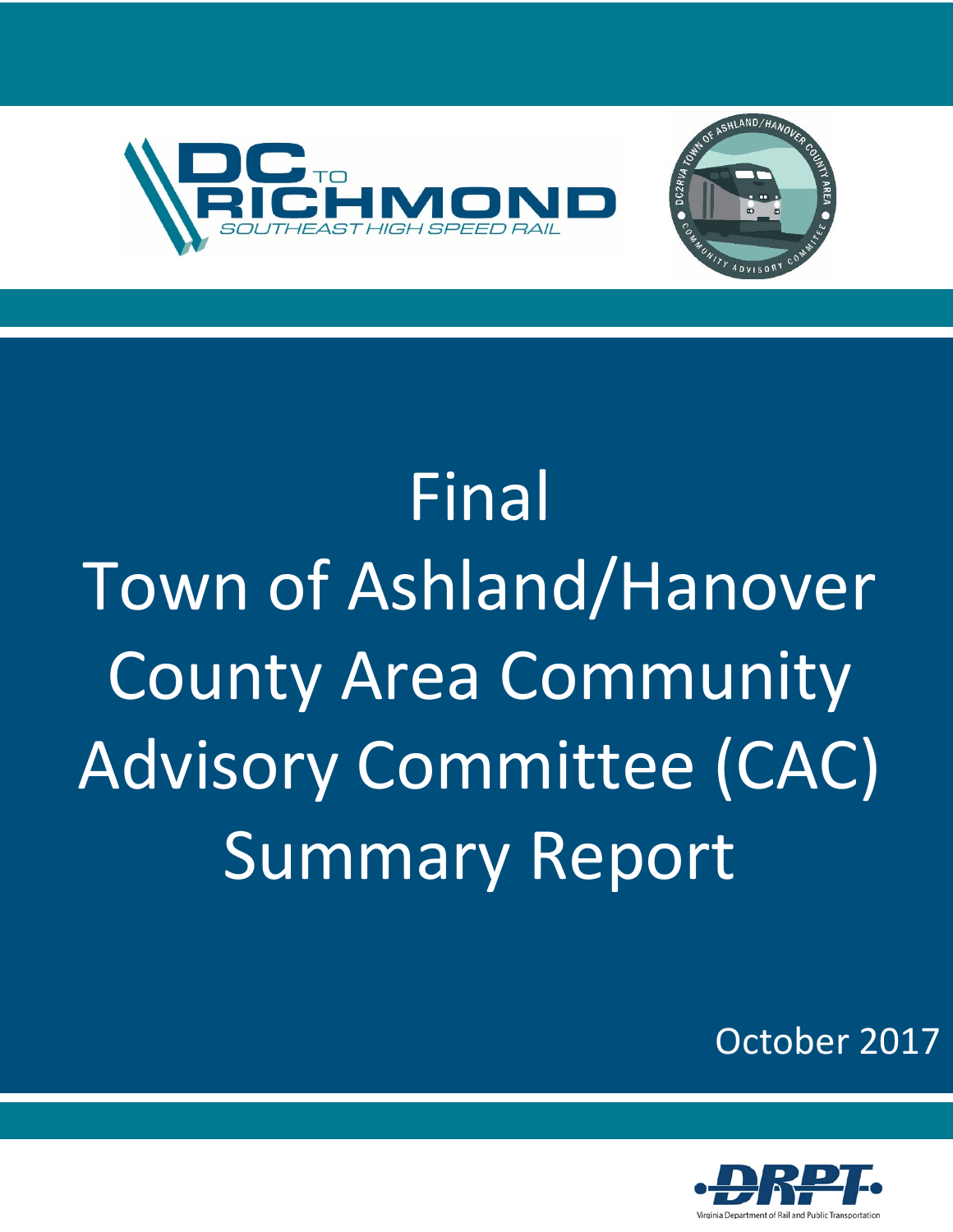

# <span id="page-1-0"></span>Foreword

On behalf of the Commonwealth of Virginia and the Department of Rail and Public Transportation (DRPT), I would like to personally thank the members of the Ashland/Hanover Area Community Advisory Committee (CAC) who participated in the review of alternatives for the Washington, D.C. to Richmond Southeast High Speed Rail Project (DC2RVA).

The Committee's review of alternatives and identification of a range of "least objectionable" alternatives will inform the final determination of a preferred alternative for the Ashland/Hanover County area by DRPT, the Commonwealth Transportation Board (CTB), and ultimately, the Federal Railroad Administration (FRA). Committee members put in long hours of hard work to understand the DC2RVA Project's need for additional rail capacity, to evaluate the many local alternatives, and to weigh each alternative's potential community effects. I greatly appreciate the Committee members' service to their communities and their assistance to DRPT on the DC2RVA project. I also want to recognize the support provided by members of the general public and from affected communities, whose participation, questions, comments, and advice were instrumental to the success of the CAC. I recognize the difficulties that property owners face, and pledge to move the process forward to a Record of Decision by the FRA that is informed by our collaboration.

Sincerely,

win L. Mitchell

Jennifer Mitchell, Director

Department of Rail and Public Transportation

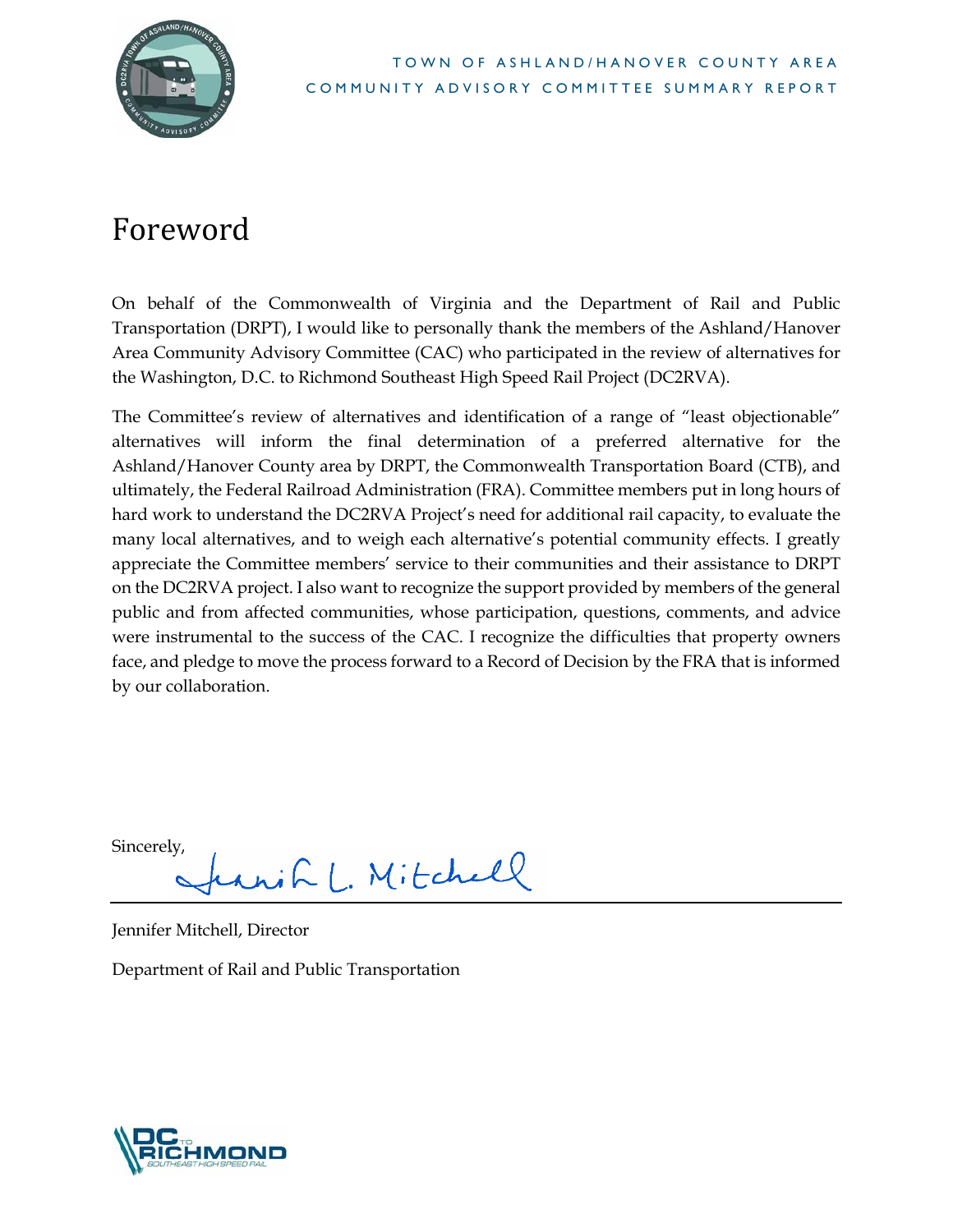

# <span id="page-2-0"></span>**CONTENTS**

| Summary Presented to Commonwealth Transportation Board, September 19, 2017  iii |
|---------------------------------------------------------------------------------|
|                                                                                 |
|                                                                                 |
|                                                                                 |
|                                                                                 |
|                                                                                 |
|                                                                                 |
|                                                                                 |
|                                                                                 |
|                                                                                 |
|                                                                                 |
|                                                                                 |
|                                                                                 |
|                                                                                 |
|                                                                                 |
|                                                                                 |

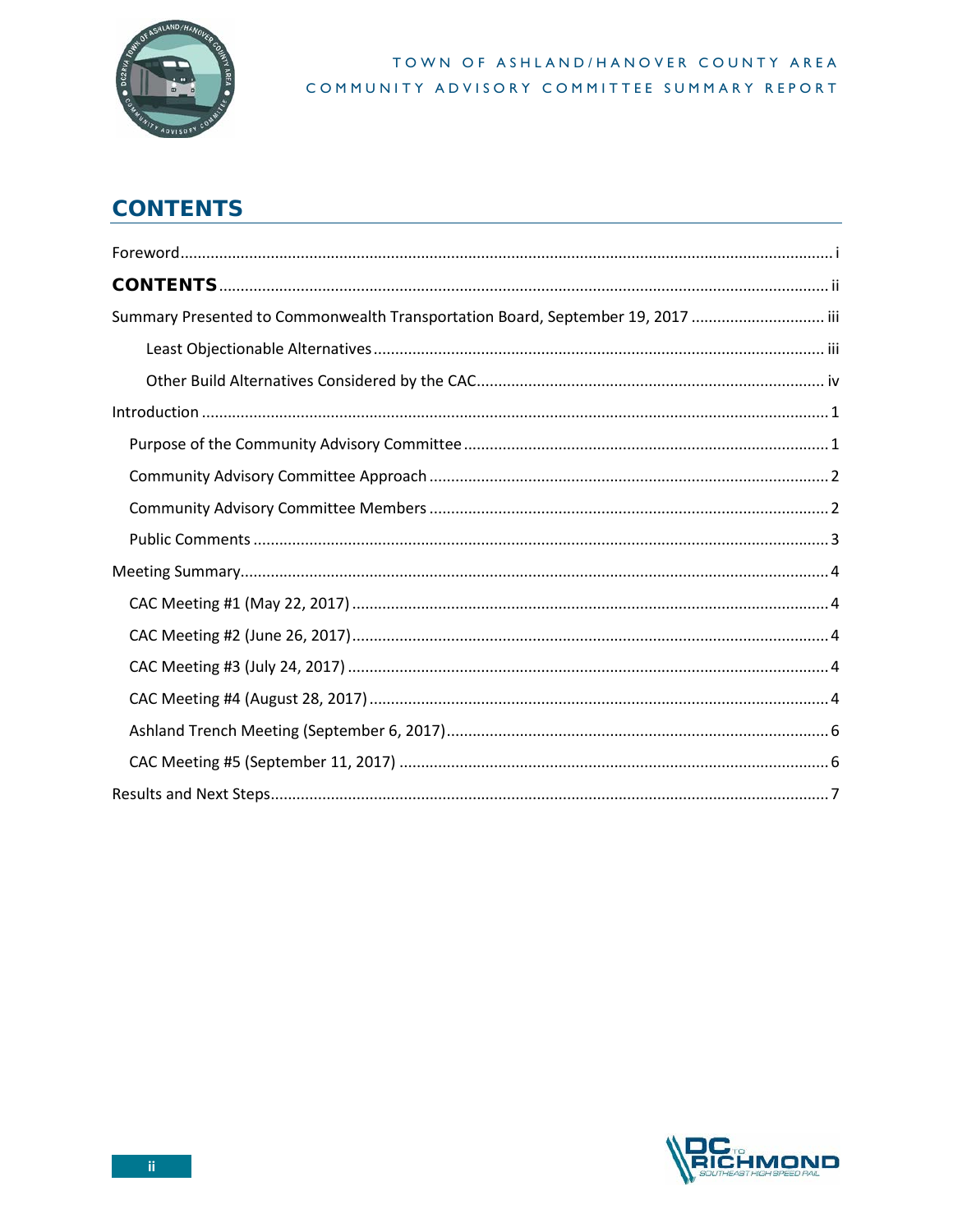

# <span id="page-3-0"></span>Summary Presented to Commonwealth Transportation Board, September 19, 2017

#### MEMORANDUM

| TO:      | Members of the Commonwealth Transportation Board                                                                                                                                      |
|----------|---------------------------------------------------------------------------------------------------------------------------------------------------------------------------------------|
| FROM:    | Jennifer Mitchell, Director<br>Department of Rail and Public Transportation                                                                                                           |
| DATE:    | September 19, 2017                                                                                                                                                                    |
| SUBJECT: | Summary of the Town of Ashland/Hanover Area Community Advisory<br>Committee review of alternatives for the Washington, D.C. to Richmond Southeast<br>High Speed Rail Project (DC2RVA) |

DRPT convened the Community Advisory Committee (CAC) to take an additional look at all previous options for greater rail capacity in the Ashland/Hanover County area, and to identify potential options that could meet the purpose and need of the DC2RVA project, while also minimizing or avoiding potential impacts to the community. The CAC met five times in the Ashland/Hanover area. All meetings were open to the public, and Meeting #3 in July 2017 set aside time for public comments.

After careful and deliberate consideration of the options for increased rail capacity in the Ashland/Hanover area, the CAC agreed that the following are the least objectionable options for each category of alternatives. The identification of these least objectionable alternatives by the CAC does not in any way imply an endorsement of any of the alternatives by any member of the CAC.

## <span id="page-3-1"></span>Least Objectionable Alternatives

- The 3-2-3 option is the least objectionable option for adding rail capacity through the Town of Ashland at-grade. In this option, a third track would be added to the existing CSX right-of-way north and south of the Town of Ashland, while the existing two tracks would remain in service through Ashland. The downtown Ashland station would be closed, and road overpasses would be added at Vaughan Road and Ashcake Road. The crossing at England Street would remain at-grade.
- A three-track trench through the Town of Ashland is the least objectionable option for adding capacity below-grade. A trench would be constructed through Ashland approximately 50 feet wide and 33 feet deep, extending from north of Vaughan Road to south of Ashcake Road. The two existing tracks through the Town of Ashland, along with

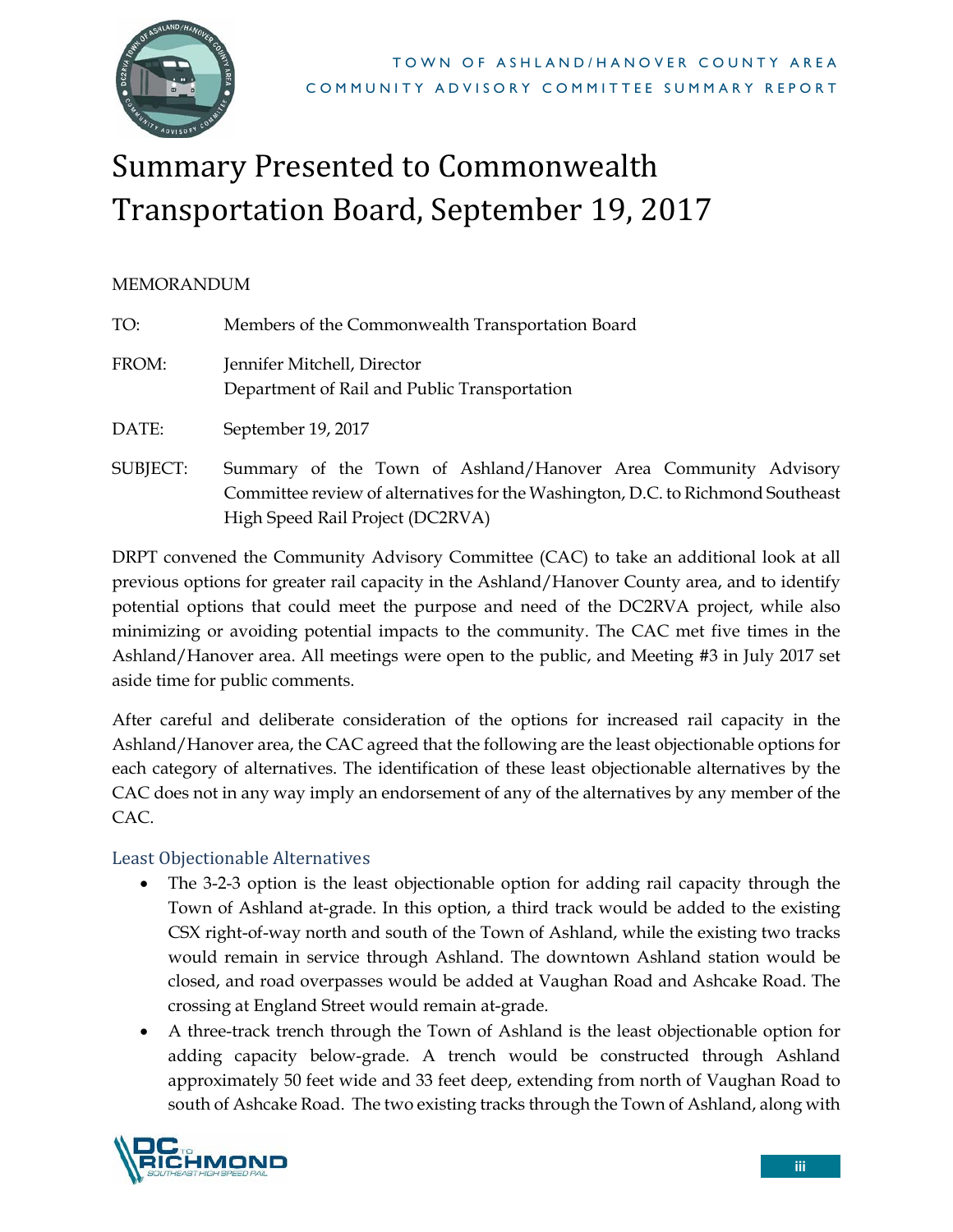

a third new track, would pass through Ashland within the trench. The trench would be provided with strategically placed covers interspersed with open areas, allowing motor vehicle and pedestrian crossings, landscaping, and other amenities. Details associated with the placement and length of covered spaces would be determined in final design. The downtown Ashland station would be closed.

• The western bypass closest to the Town of Ashland, identified as AWB 1, is the least objectionable option for adding rail capacity outside the Town of Ashland – with the provision that the alignment would be adjusted to avoid directly impacting a commercial facility, and to minimize impacts to residential properties. In this option, a two-track bypass approximately seven miles long would extend around the Town of Ashland to the west. Roads bisecting the new bypass would be modified to avoid creating any new atgrade road/rail crossings. The Ashland station could remain in service.

The following list includes all of the other alternatives that were considered by the CAC, but not identified as least objectionable alternatives.

# <span id="page-4-0"></span>Other Build Alternatives Considered by the CAC

Through Town Alignments At-Grade Options:

- Add one track on the west of existing tracks
- Add one track on the east of existing tracks
- Add one track and shift existing two tracks to center the three tracks
- Add one track and shift existing two tracks to center the three tracks AND remove station

#### Elevated Options:

- Elevate 1 track above existing two tracks
- Elevate 2 tracks above existing two tracks
- Elevate 3 tracks above existing right-of-way and remove at-grade tracks

## Below-Grade Options:

- 1-track tunnel Cut and cover tunnel east of existing two tracks
- 1-track tunnel Bore tunnel
- 1-track tunnel Deep bore tunnel
- 2-track tunnel One east and one centered
- 3-track tunnel Cut and cover continuous cover below existing right-of-way and remove atgrade tracks
- Shallow bore 1-track tunnel for passenger trains only (proposed through CAC)

#### Eastern Bypass Alignments:

- Ashland East Bypass (AEB 1)
- Ashland East Bypass to BBRR (AEB 2)
- Ashland East Bypass That Does Not Cross I-95 (AEB 3)
- Ashland East Bypass in the I-95 Median (AEB 4)
- Ashland East Bypass White Paper Route (AEB 5)

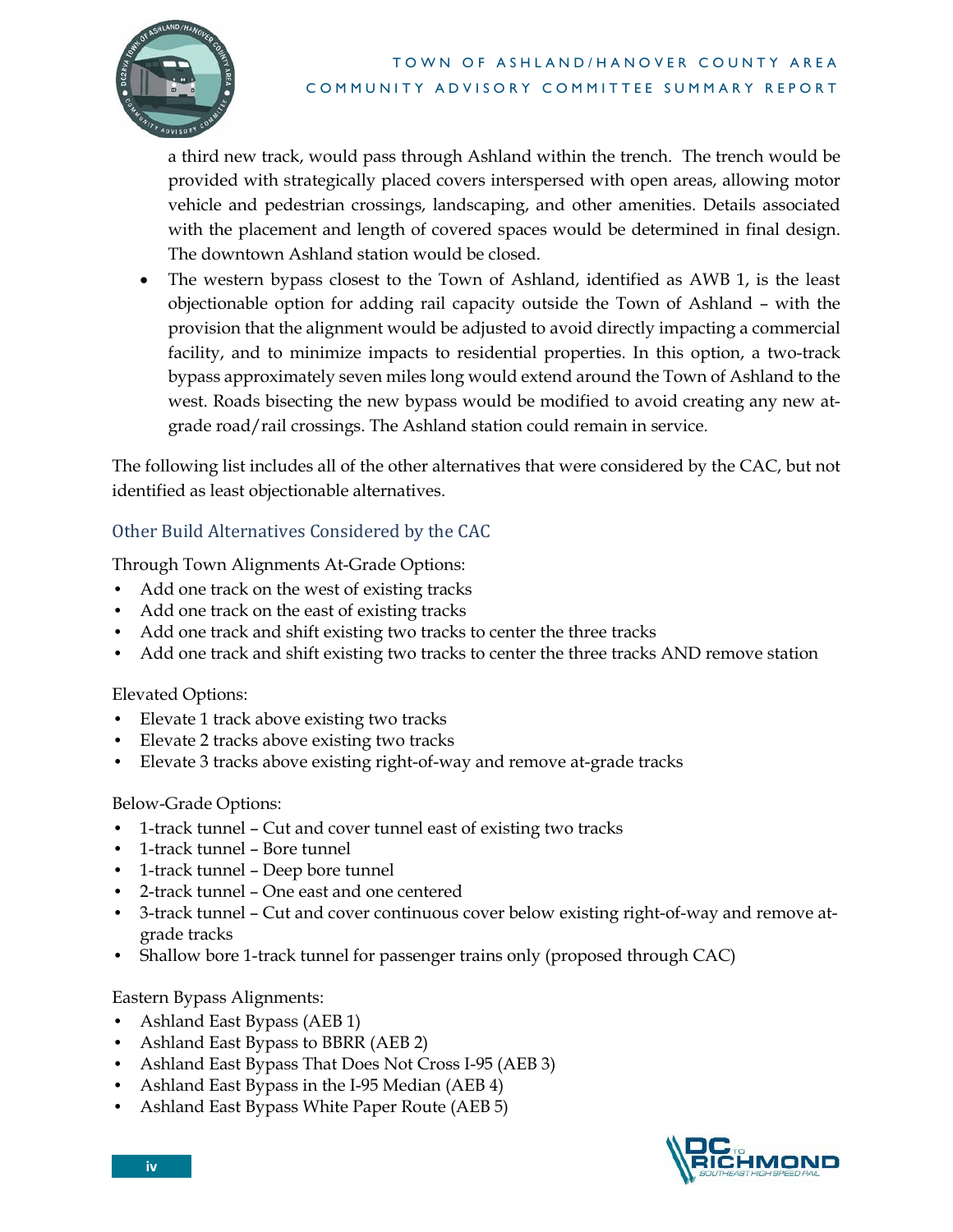

Buckingham Branch (BBRR):

- Freight Diversion onto BBRR
- Passenger Diversion onto BBRR

Doswell Area Connections to Buckingham Branch Railroad:

• Wye Options #1 - #5

Western Bypass Alignments:

- Ashland West Bypass Revision #1 (AWB 2)
- Ashland West Bypass Revision #2 (AWB 3)
- Ashland West Bypass Revision #3 (AWB 4)

DRPT would like to recognize the long hours and hard work put forth by the members of the CAC. I greatly appreciate their service to their communities and their assistance to DRPT on the DC2RVA project. I also want to recognize the support provided by members of the public and affected communities, whose participation, questions, comments, and advice was instrumental to the success of the CAC.

Please reference the project website, www.dc2rvarail.com, for additional information about the Town of Ashland/Hanover Area CAC, including meeting videos, handouts, presentations, and meeting minutes.

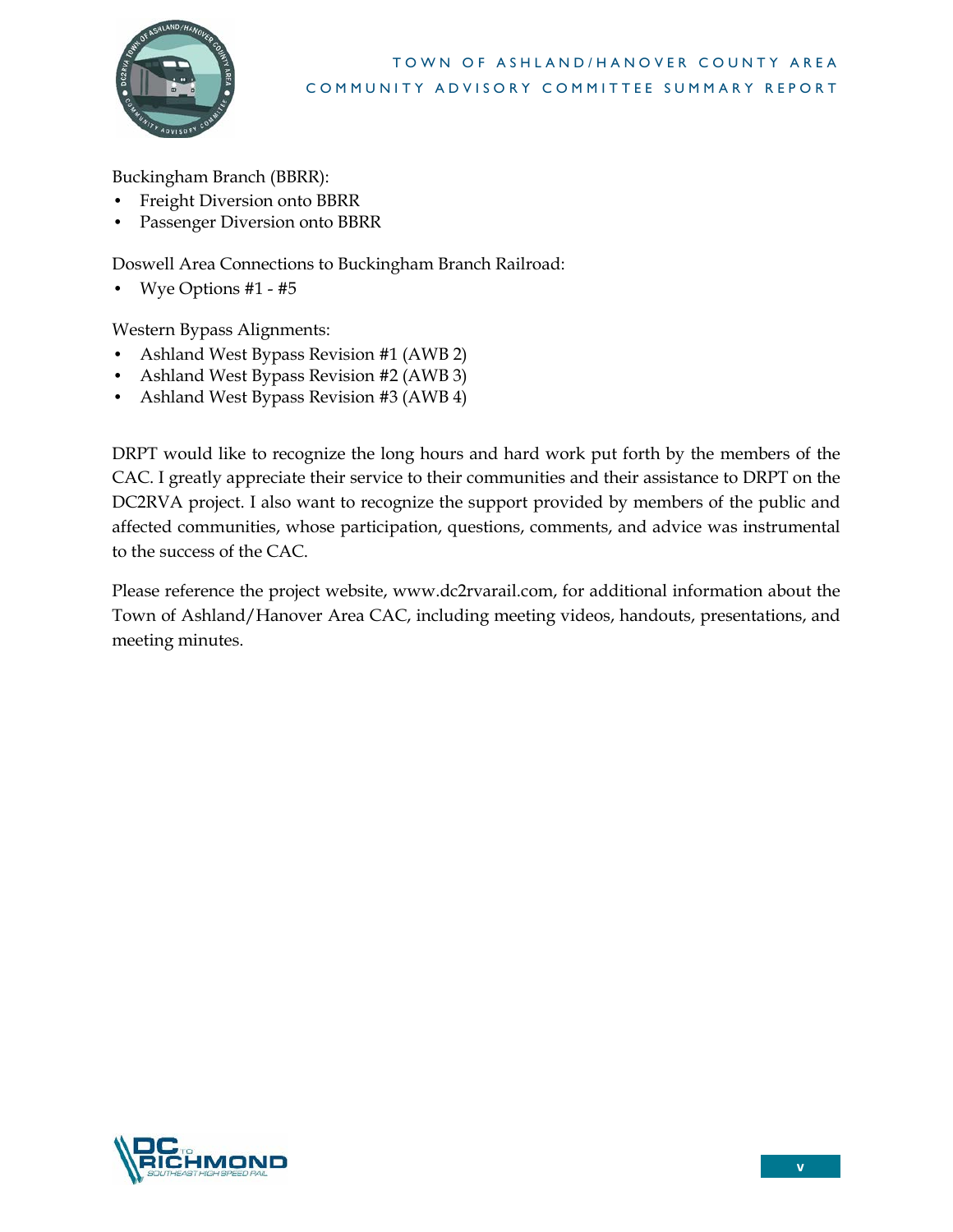

# <span id="page-6-0"></span>Introduction

The Federal Railroad Administration (FRA) and the Virginia Department of Rail and Public Transportation (DRPT) are working to improve intercity passenger rail service in the north-south corridor between Washington, D.C. and Richmond, VA through the Washington, D.C. to Richmond Southeast High Speed Rail (DC2RVA) Project. The purpose of the DC2RVA Project is to increase capacity to deliver higher speed passenger rail, expand commuter rail, and accommodate growth of freight rail service in an efficient and reliable multimodal rail corridor. Potential alternatives to meet the DC2RVA Purpose and Need are evaluated in the DC2RVA Draft Environmental Impact Statement (EIS), approved by FRA for public release on September 8, 2017. The DC2RVA Draft EIS includes DRPT recommendations for a preferred alternative for most of the 123-mile DC2RVA rail corridor. However, in the Town of Ashland/Hanover County area (referenced as Alternative Area 5 in the Draft EIS), DRPT did not recommend a preferred alternative. Rather, the Draft EIS evaluates a no-build alternative and four build alternatives with several station location options for the Ashland/Hanover County area. In addition, the Alternatives Technical Report, Appendix A of the Draft EIS, describes DRPT's evaluation and screening of 29 possible alternatives for the Ashland/Hanover County area.

While the DC2RVA Draft EIS was being prepared, DRPT recognized that many of the alternatives for greater rail capacity in the Town of Ashland and Hanover County area generated community concerns. As a result, DRPT recommended a community-based effort to FRA to supplement DC2RVA public involvement activities and help inform selection of a preferred alternative that meets the DC2RVA Purpose and Need through the Ashland/Hanover County area.

# <span id="page-6-1"></span>Purpose of the Community Advisory Committee

DRPT established the Community Advisory Committee (CAC) to advise and inform DRPT on DC2RVA alternatives and issues in the Ashland/Hanover County area. The CAC was tasked to take an additional look at all previous options for greater rail capacity in the Ashland/Hanover County area and identify potential options that could meet the Purpose and Need of the DC2RVA project, while also minimizing or avoiding potential impacts to the community. The CAC process was initiated to run in parallel to the Draft EIS. The Committee was specifically requested to:

- Review all alternatives studied to date in the Draft EIS;
- Recommend alternative(s), including new alternatives or modifications to alternatives, to meet the DC2RVA Purpose and Need;
- Identify and represent the concerns of members' communities; and
- Apply a structured and transparent approach seeking consensus.

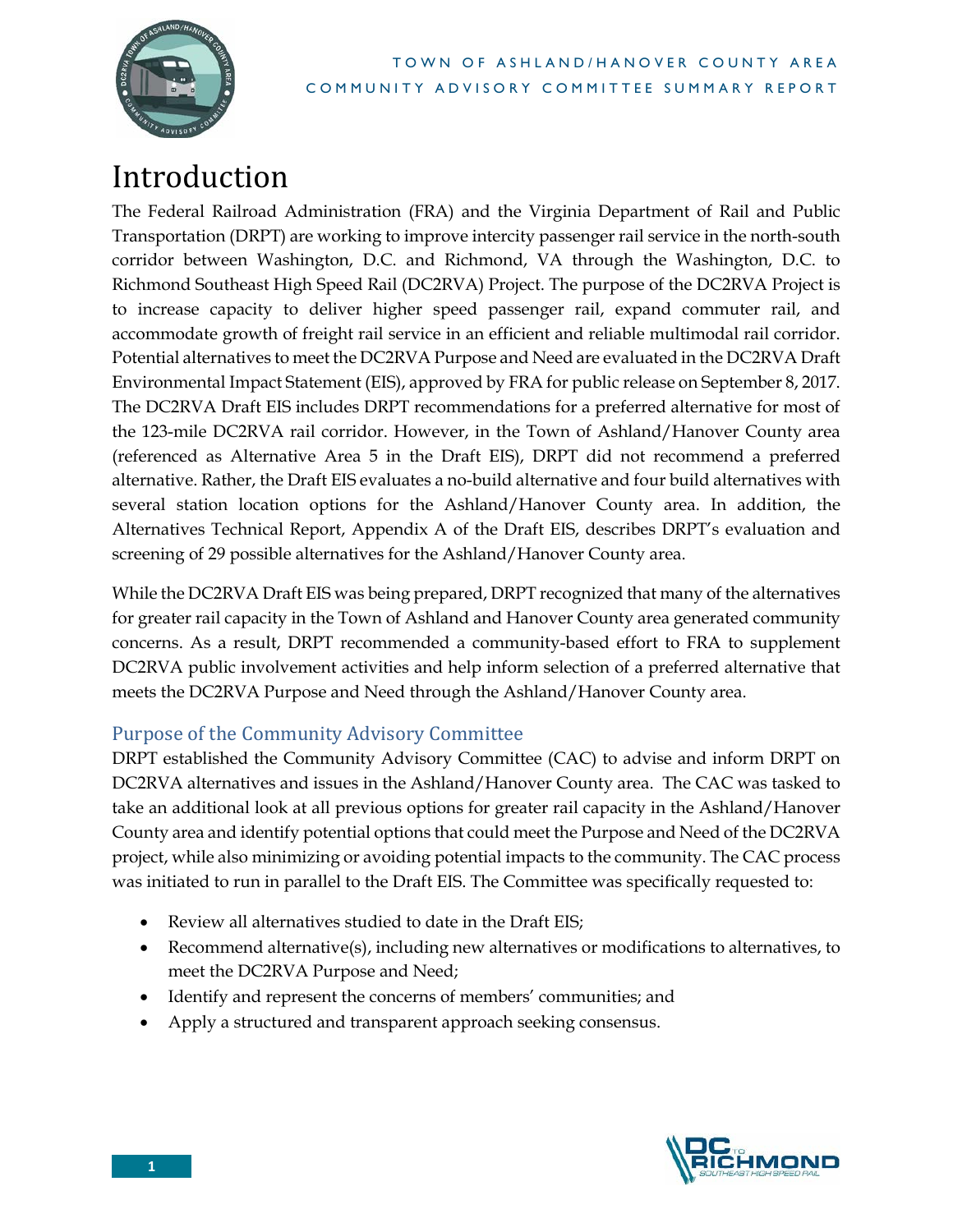

# <span id="page-7-0"></span>Community Advisory Committee Approach

The Community Advisory Committee, composed of locally-appointed members of Hanover County, the Town of Ashland, Randolph-Macon College, the Richmond Regional Transportation Planning Organization, and CSX Transportation (CSX), met five times in the Ashland/Hanover area at approximately monthly intervals.

- All meetings were open to the public.
- Meetings were video recorded and posted to the project website, www.dc2rvarail.com.
- Meeting materials were posted to the project website.
- Committee members were requested to share comments directed to them individually with other CAC members and the project team.

DRPT Director Jennifer Mitchell acted as chairperson for the meetings. DRPT staff and members of the DC2RVA consultant team provided the CAC with technical information and presentations on:

- Project background and regulatory requirements,
- Rail operations and engineering,
- Potential effects of different alternatives, and
- Addressed questions posed by the CAC members and the public.

DRPT staff and members of the DC2RVA consultant team also met individually with members of the CAC upon request to discuss members' technical questions. A summary of these questions, DRPT responses, and any materials generated were then shared with the rest of the CAC and posted to the project website.

In addition to the five CAC meetings, the Town of Ashland hosted a meeting on September 6, 2017, to solicit public input regarding the through-town three-track trench option. DRPT staff and the DC2RVA consultant team attended the Town's meeting and presented information on the trench option including construction sequencing and potential effects. This meeting was open to the public.

# <span id="page-7-1"></span>Community Advisory Committee Members

| Ashland/Hanover County Area Community Advisory Committee    |                       |  |  |
|-------------------------------------------------------------|-----------------------|--|--|
| <b>Committee Member</b>                                     | <b>Representing</b>   |  |  |
| Aubrey "Bucky" Stanley, Hanover County Board of Supervisors | <b>Hanover County</b> |  |  |
| Cecil "Rhu" Harris, Jr., Hanover County Administrator       | <b>Hanover County</b> |  |  |
| Carey Carlisle, Hanover County Citizen Representative       | <b>Hanover County</b> |  |  |

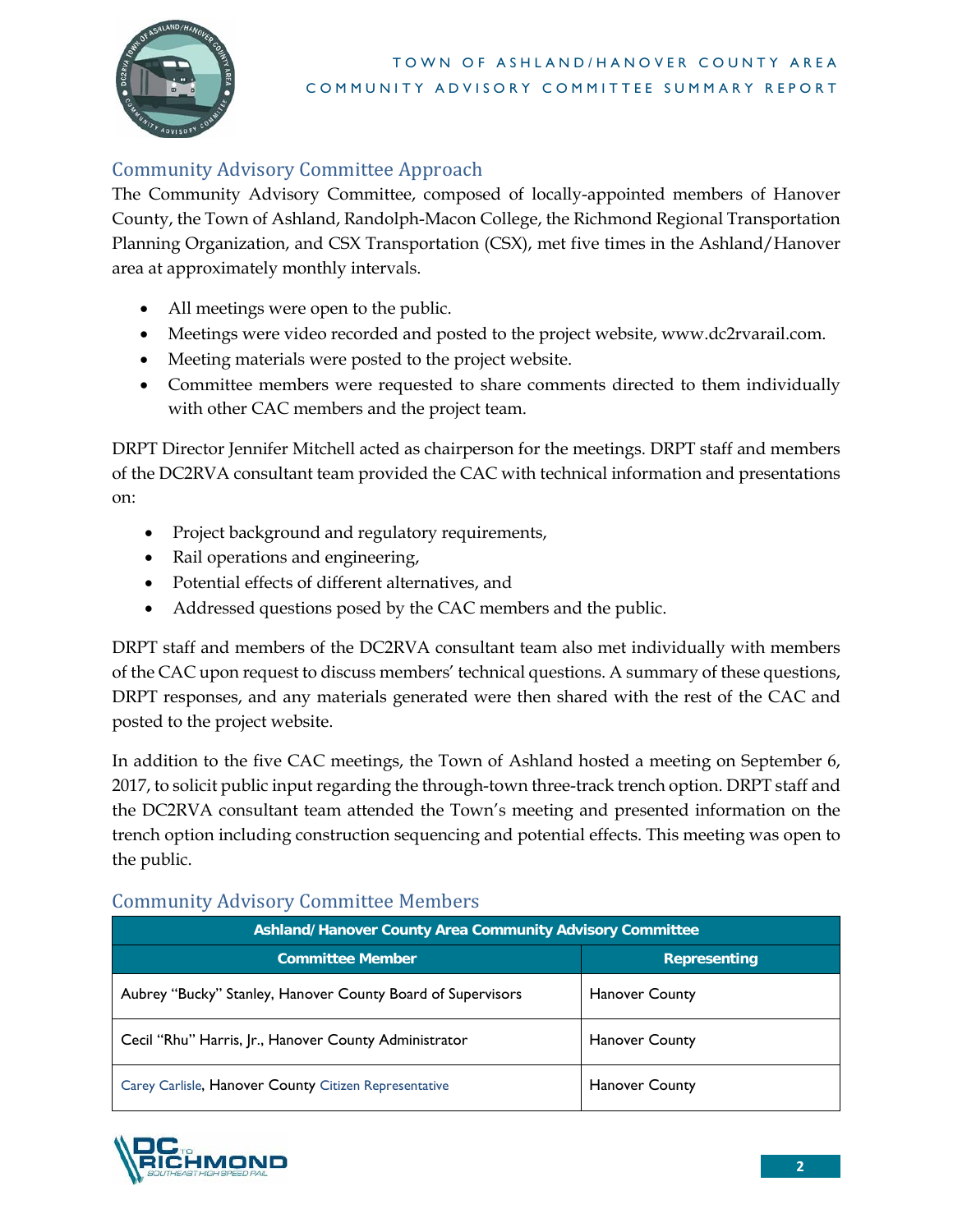

| Linwood Attkisson, Hanover County Citizen Representative  | <b>Hanover County</b>                                     |
|-----------------------------------------------------------|-----------------------------------------------------------|
| James Foley, Mayor                                        | Town of Ashland                                           |
| Josh Farrar, Town Manager                                 | Town of Ashland                                           |
| Kristin Reihl, Town of Ashland Citizen Representative     | Town of Ashland                                           |
| Paul Davies, Vice President of Administration and Finance | Randolph-Macon College                                    |
| Jennifer Thompson, Executive Assistant to the President   | Randolph-Macon College                                    |
| Preston Bryant, Randolph-Macon College Board of Trustees  | Randolph-Macon College                                    |
| Randy Marcus, CSXT Resident Vice President                | <b>CSX Transportation</b>                                 |
| Fyiad Constantine, CSXT Engineering                       | <b>CSX Transportation</b>                                 |
| Brian Barton, CSXT Trainmaster, Passenger Operations      | <b>CSX Transportation</b>                                 |
| Barbara Nelson, Transportation Director                   | Richmond Regional Transportation<br>Planning Organization |

## <span id="page-8-0"></span>Public Comments

All CAC meetings were open to the public, and a majority of Meeting #3 was set aside specifically for verbal public comment. In addition, the public was provided with several opportunities to participate and comment as described below:

- Public comment cards that were available at each meeting;
- Online comment submittals to www.dc2rvarail.com at any time;
- Post-meeting review of all meeting materials and presentations made available for public review on www.dc2rvarail.com;
- Public comments submitted to the project team and/or individual CAC members that were shared with the CAC; and
- All public comments and questions were reviewed by the DRPT staff, and, as appropriate, responses were prepared and shared with the CAC.

It is important to note that the CAC process was not meant to replace the Draft EIS public hearings and public comment period. Members of the public were encouraged to also provide comments on the Draft EIS once the document was made publicly available on September 8, 2017.

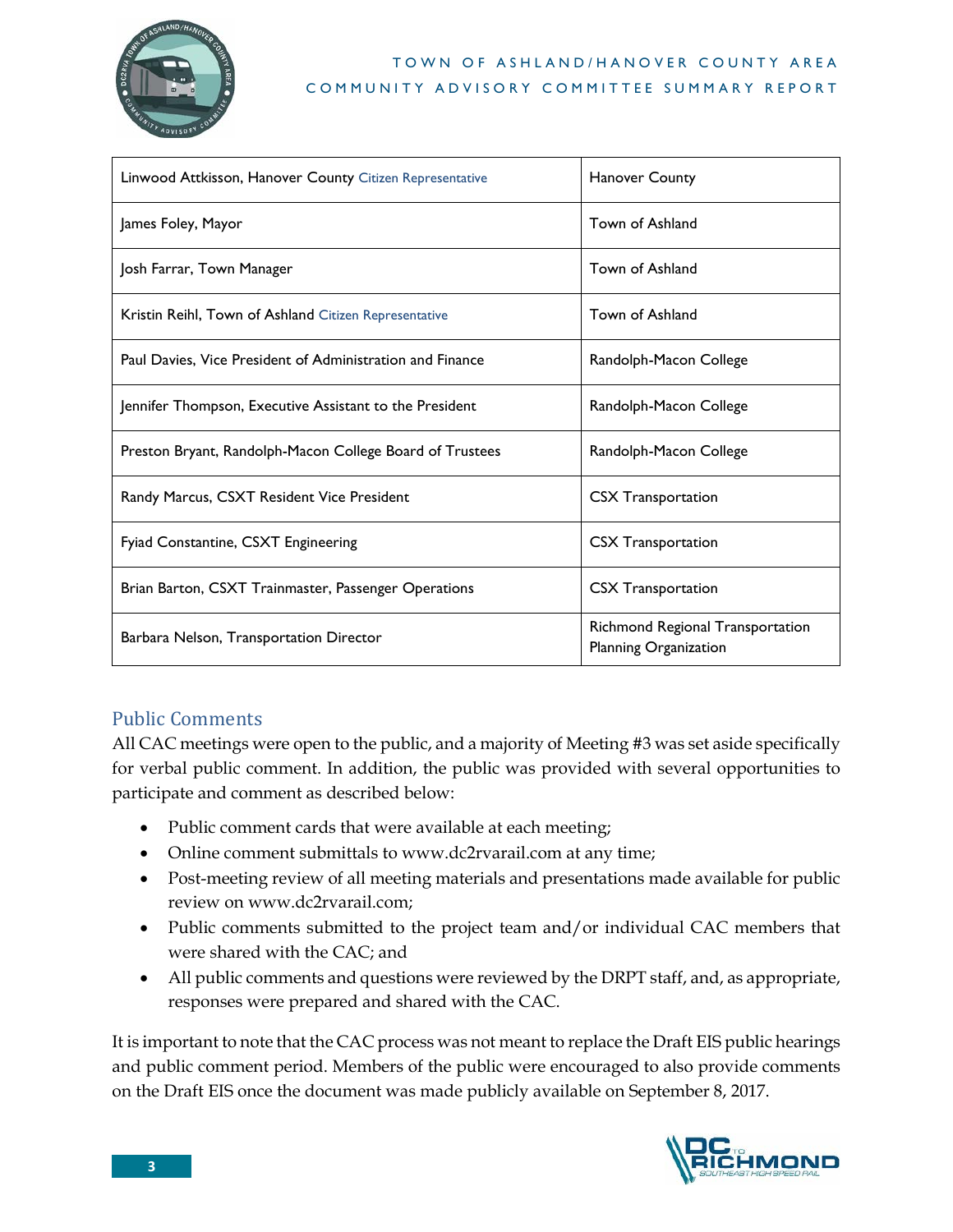

# <span id="page-9-0"></span>Meeting Summary

The CAC met monthly from May through September 2017, as follows:

# <span id="page-9-1"></span>CAC Meeting #1 (May 22, 2017)

The CAC was briefed on the legal requirements of the National Environmental Policy Act (NEPA), which guides DRPT's evaluations of the environmental effects of the proposed DC2RVA improvements, measures to avoid, minimize, and otherwise mitigate those effects, and allows the public to understand and comment on the benefits and impacts of the project, the DC2RVA Project's Purpose and Need, the basics of rail operations, and the Project's engineering basis of design for infrastructure improvements and alternatives. Appendix A provides the Meeting #1 agenda, member materials, presentation, comment report, and meeting summary.

# <span id="page-9-2"></span>CAC Meeting #2 (June 26, 2017)

The CAC was briefed on the alternatives identified and evaluated for the Ashland/Hanover County area in preparing the Draft EIS, including the Alternatives Screening Process and results. Additional background was provided on rail operations modeling and federal requirements for evaluating potential project effects on cultural resources and wetlands and waters of the U.S. The CAC requested additional information be provided on eastern bypass alternatives, including use of the Buckingham Branch Railroad, and below-grade options for the Town of Ashland. Appendix B provides the Meeting #2 agenda, presentation, comment report, and meeting summary.

# <span id="page-9-3"></span>CAC Meeting #3 (July 24, 2017)

The CAC was provided additional information on the eastern bypasses and below-grade options, and the results of DRPT's rail operations modeling. A soft earth tunnel and a three-track trench with capped sections were introduced as additional through Town below-grade alternatives. The meeting was then opened for public comment. Appendix C provides the Meeting #3 agenda, presentation, comment report, meeting summary, and member materials.

# <span id="page-9-4"></span>CAC Meeting #4 (August 28, 2017)

DRPT presented an overview of the Draft EIS status, and how the CAC process would fit within the DC2RVA project moving forward. DRPT requested the CAC members identify a "least objectionable alternative" in each of the following four categories: through Town at-grade, through Town below-grade, western bypass, and eastern bypass. The CAC indicated that identification of a least objectionable alternative in any category does not constitute an endorsement of that alternative by the CAC or DRPT.

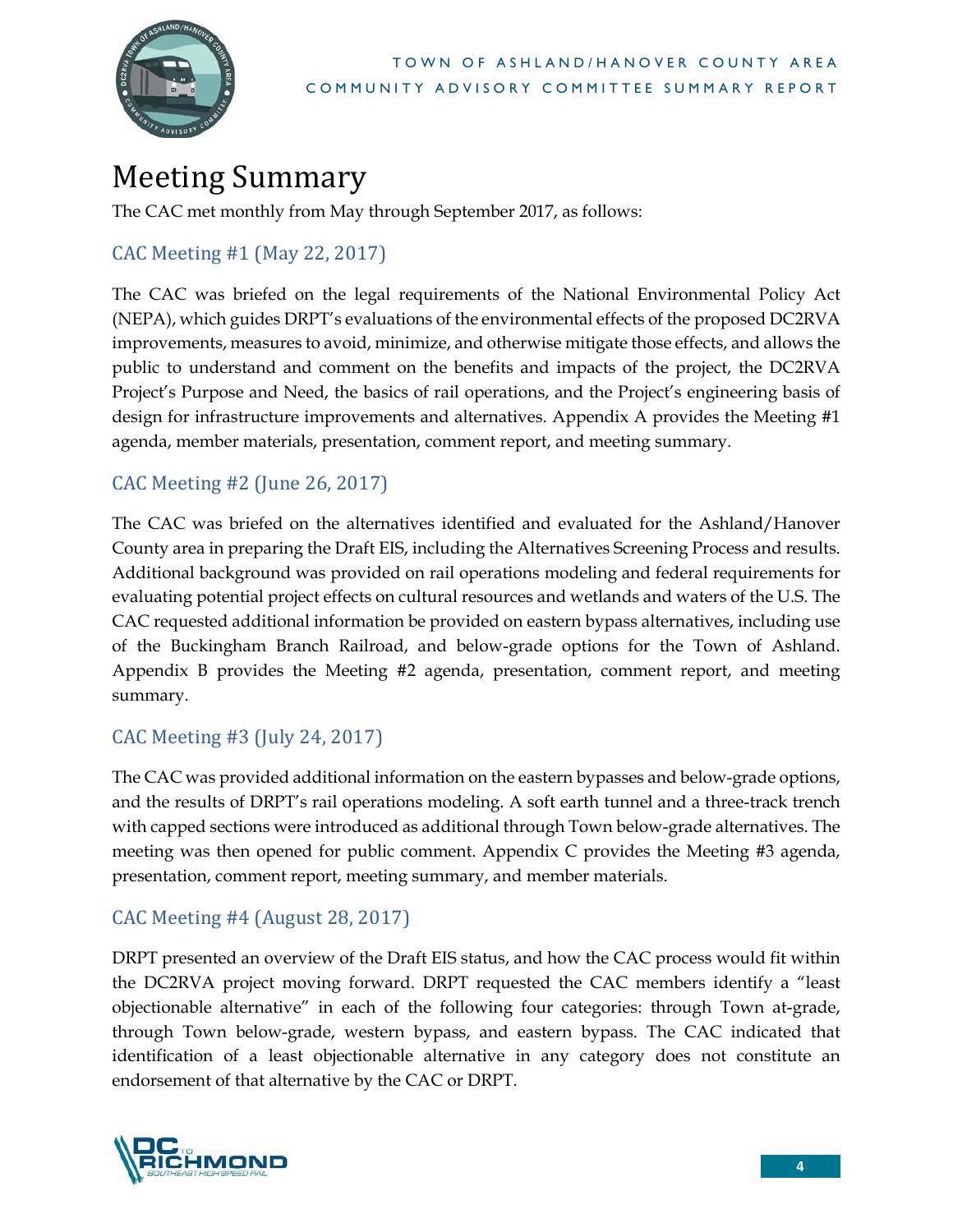

The CAC conducted a review of alternatives by categories, and began deliberations to identify a least objectionable alternative for each category. The CAC agreed to remove the following options from further consideration:

- Three tracks at-grade through Ashland
- Buckingham Branch Railroad
- Eastern Bypass 1 (AEB1)
- Eastern Bypass 2 (AEB2)

The CAC then discussed remaining options.

Through Town At-Grade: The CAC members, with the exception of CSX representatives, identified the 3-2-3 alternative as the least objectionable alternative for a through Town at-grade alternative. CSX objected to the 3-2-3 alternative, citing concerns over potential delays to freight traffic within their rail network.

Through Town Below-Grade: Several of the CAC members favored the deep bore tunnel and/or the soft earth tunnel, but indicated the cost of these alternatives would make these alternatives prohibitive and impractical as a least objectionable alternative. Representatives of the Town of Ashland requested more time to review the potential pros and cons of a three track trench. An identification of a least objectionable below-grade alternative was postponed for a following CAC meeting.

Western Bypass: The CAC did not identify a least objectionable western bypass. The CAC members deferred to the Hanover County representatives regarding the pros and cons of the western bypasses. Representatives of Hanover County requested additional time to review the western bypass alternatives.

Eastern Bypass: The CAC did not identify a least objectionable eastern bypass. The CAC members deferred to the Hanover County representatives regarding the pros and cons of the eastern bypasses. Representatives of Hanover County requested additional time to review the remaining eastern bypass alternatives.

<span id="page-10-0"></span>Appendix D provides the Meeting #4 agenda, presentation, comment response report, letter to CAC members from Director Mitchell, DC2RVA Town of Ashland/Hanover County CAC August 2017 Correspondence, Buckingham Branch Railroad presentation, and other supplemental member materials and maps.

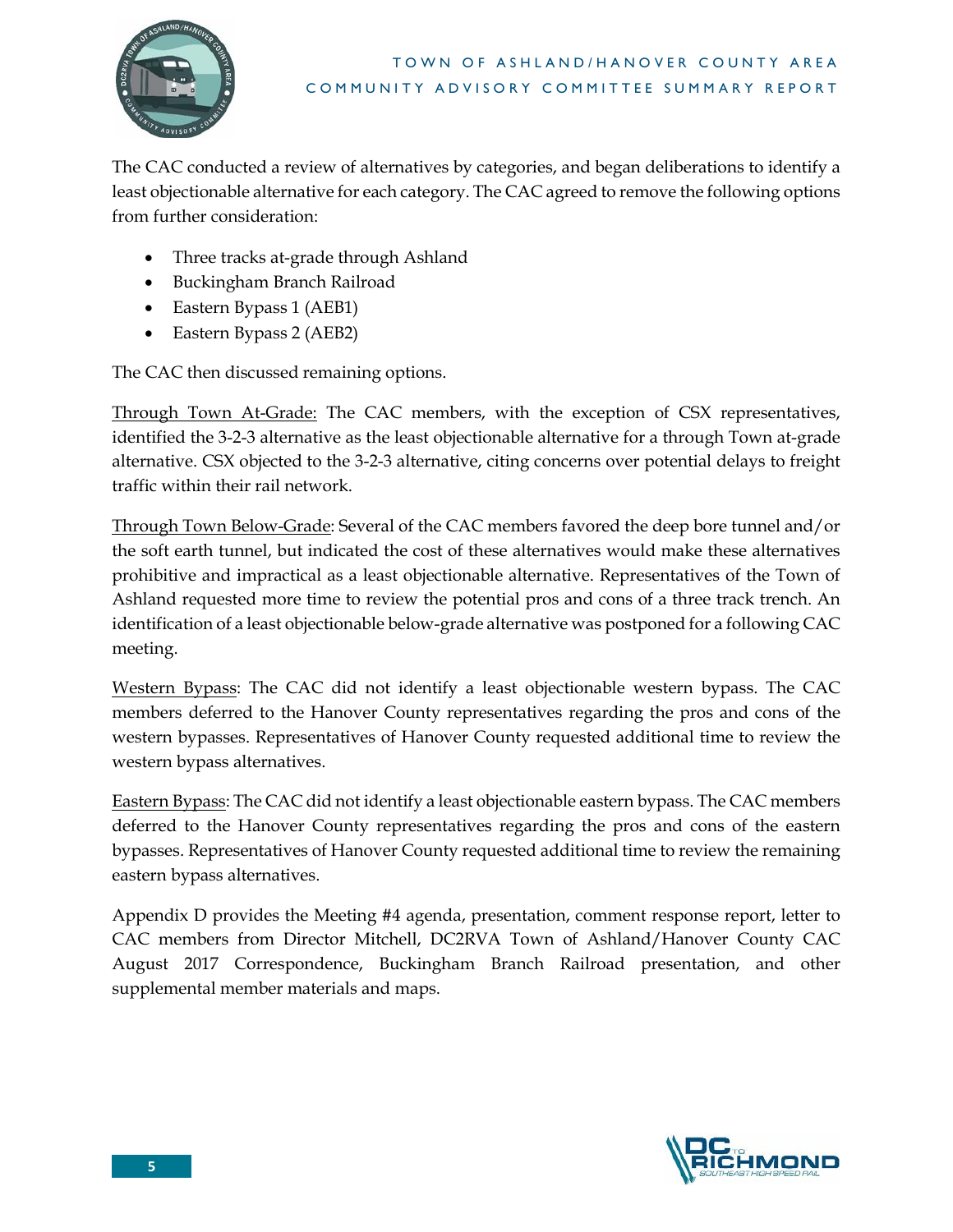

# Ashland Trench Meeting (September 6, 2017)

The Town of Ashland hosted this meeting to solicit public input on the three-track trench alternative. The purpose of the meeting was for the Town's CAC members and Town Council members to hear from the community prior to making any recommendations on a least objectionable below-grade alternative. DRPT staff and the DC2RVA consultant team presented information on the conceptual design and layout of a completed trench with three tracks, described its likely construction sequencing and schedule, and answered questions from the public. Appendix E provides the agenda/presentation prepared by the Town Council, the presentation materials on the trench, meeting materials, a summary of the meeting, and a list of comments/questions and responses.

# <span id="page-11-0"></span>CAC Meeting #5 (September 11, 2017)

The CAC concluded their deliberations on the least objectionable alternatives for each category. After careful consideration of the options for greater rail capacity in the Ashland/Hanover area, the CAC recognized that no single option would meet every stakeholder's needs equally, and that all of the options would have impacts to the community. The Committee did not endorse any option as its preferred alternative; however, the Committee did agree that the following are the least objectionable alternatives:

- The 3-2-3 option is the least objectionable option for adding rail capacity through Ashland at-grade. In this option, a third track is added to the existing CSX right-of-way north and south of town while the existing two tracks remain in service through town. The downtown Ashland station would be closed, and road overpasses would be added at Vaughan Road and Ashcake Road. England Street would remain at-grade.
- A three-track trench through the Town of Ashland is the least objectionable option for adding capacity below-grade. In this option, a third track would be added to the existing CSX right-of-way north and south of town. A trench approximately 50 feet in width and 33 feet deep, extending from approximately Vaughan Road to Ashcake Road, would be constructed through town. The existing two tracks and a new third track would be placed within the trench. The trench would be provided with strategically-placed covers interspersed with open areas, allowing motor vehicle and pedestrian crossings, replacement of travel lanes, landscaping, and other amenities above the trench while eliminating the need for intrusive ventilation structures.
- The western bypass closest to the Town of Ashland, identified as AWB1 in DC2RVA Draft EIS documents, was determined to be the least objectionable option for adding rail capacity outside the Town of Ashland – with the provision that the bypass alignment be adjusted to avoid or reduce directly impacting commercial and residential properties. In this option, a two-track bypass approximately seven miles long would extend around the